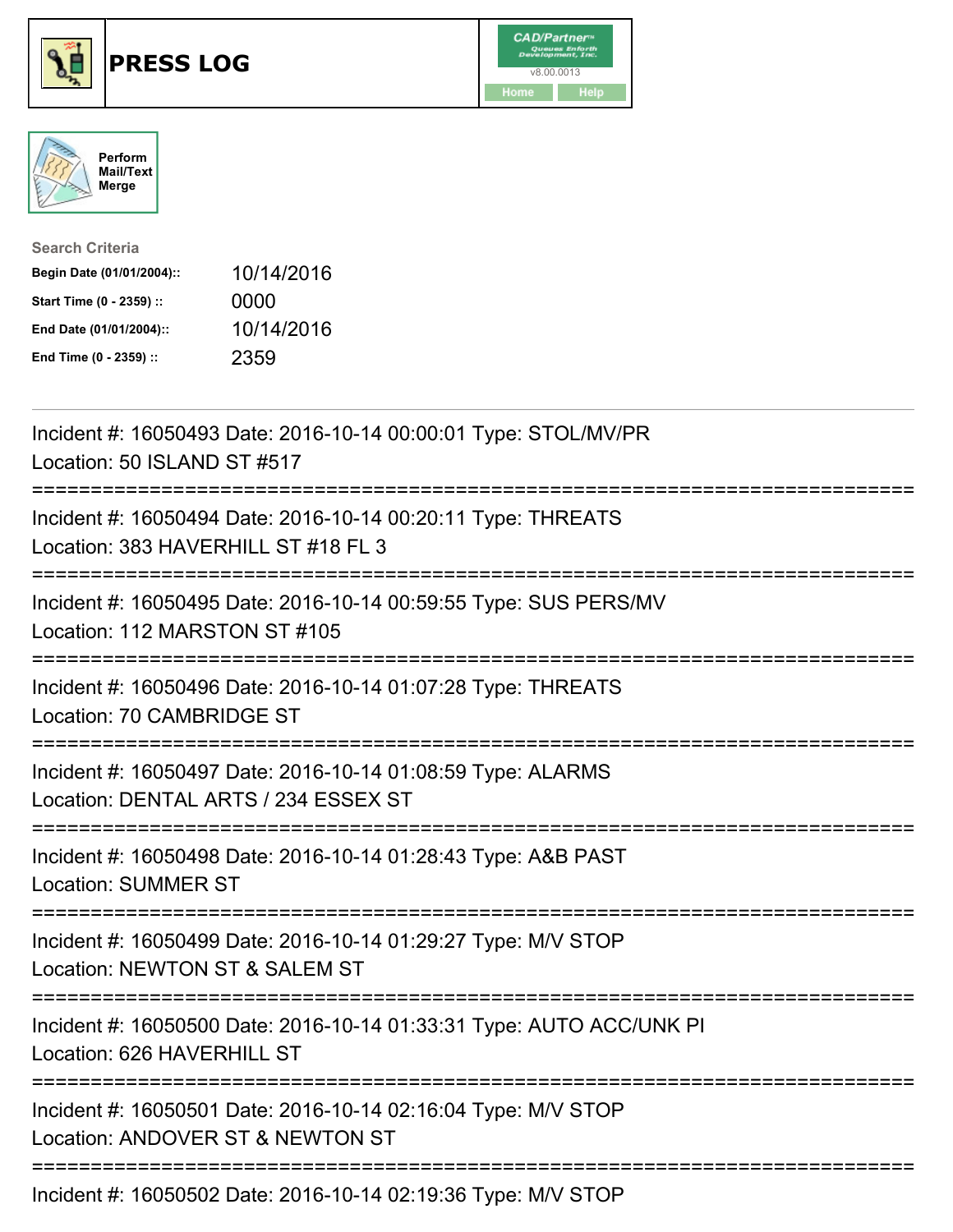Location: BROADWAY & HAVERHILL ST =========================================================================== Incident #: 16050503 Date: 2016-10-14 02:24:53 Type: M/V STOP Location: HAMPSHIRE ST & LEBANON ST =========================================================================== Incident #: 16050504 Date: 2016-10-14 02:29:45 Type: BUILDING CHK Location: SAM'S FOOD STORE / 389 BROADWAY =========================================================================== Incident #: 16050505 Date: 2016-10-14 02:31:12 Type: M/V STOP Location: BROADWAY & CROSS ST =========================================================================== Incident #: 16050506 Date: 2016-10-14 02:40:43 Type: BUILDING CHK Location: 53@-516 BROADWAY =========================================================================== Incident #: 16050507 Date: 2016-10-14 02:52:45 Type: M/V STOP Location: EXETER ST & WINTHROP AV =========================================================================== Incident #: 16050508 Date: 2016-10-14 02:56:33 Type: M/V STOP Location: ANDOVER ST & PARKER ST =========================================================================== Incident #: 16050509 Date: 2016-10-14 03:00:41 Type: BUILDING CHK Location: SHOWCASE CINEMA / 6 CHICKERING ST =========================================================================== Incident #: 16050510 Date: 2016-10-14 03:02:05 Type: BUILDING CHK Location: 75 MANCHESTER ST =========================================================================== Incident #: 16050511 Date: 2016-10-14 03:03:19 Type: BUILDING CHK Location: SHOWCASE CINEMA / 141 WINTHROP AV =========================================================================== Incident #: 16050512 Date: 2016-10-14 03:07:29 Type: BUILDING CHK Location: 179 SOUTH BROADWAY =========================================================================== Incident #: 16050513 Date: 2016-10-14 03:08:20 Type: ALARMS Location: NEW ENGLAND CONF UNITED METHOD / 276 ESSEX ST =========================================================================== Incident #: 16050514 Date: 2016-10-14 03:09:54 Type: BUILDING CHK Location: MICHAEL'S MOTOR SALES, INCORP / 54 WINTHROP AV =========================================================================== Incident #: 16050515 Date: 2016-10-14 03:19:57 Type: BUILDING CHK Location: 28 JUNIPER ST =========================================================================== Incident #: 16050516 Date: 2016-10-14 03:56:49 Type: ALARM/BURG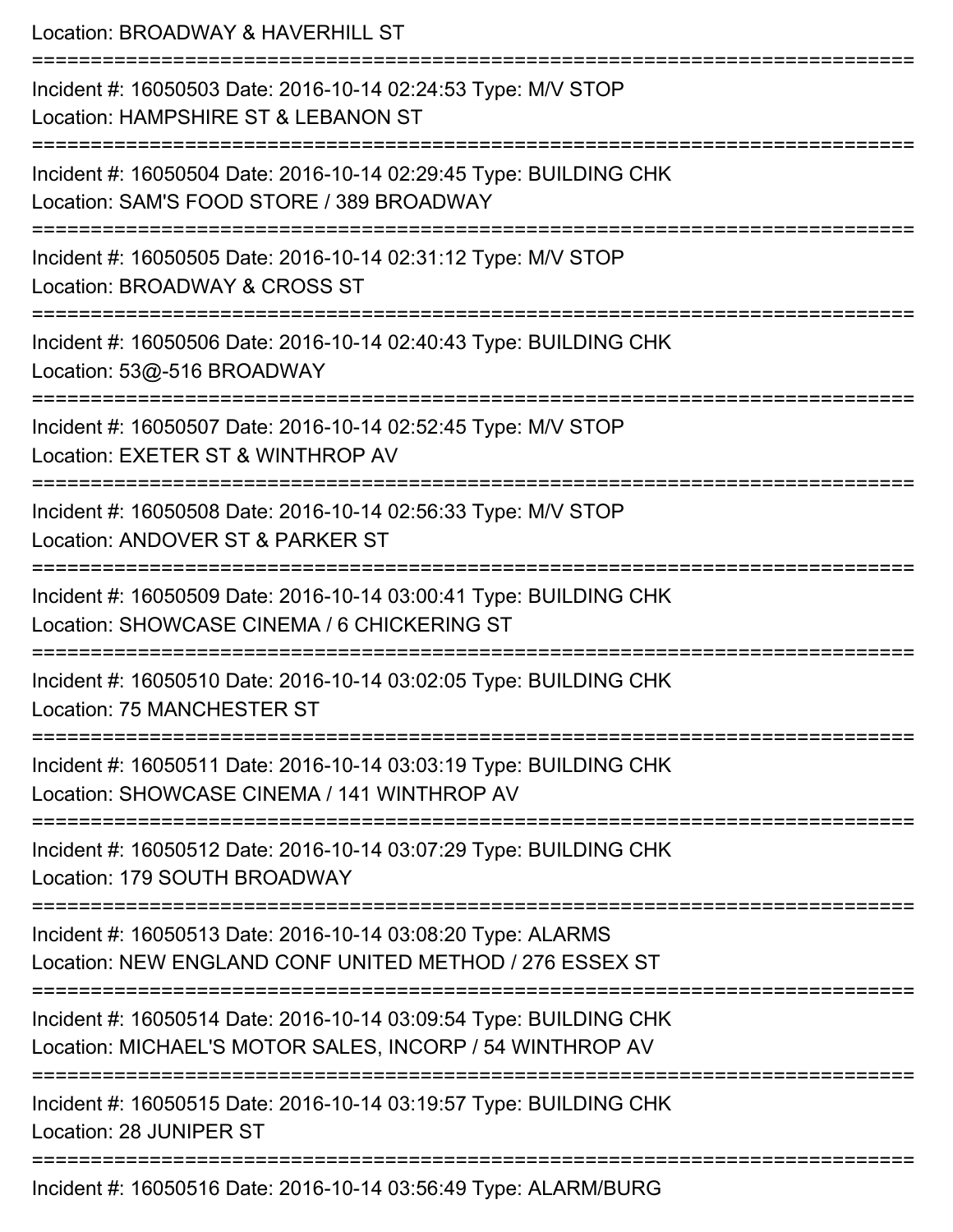| Incident #: 16050517 Date: 2016-10-14 04:30:15 Type: ALARMS<br>Location: CENTRAL CATHOLIC HIGH SCHOOL / 300 HAMPSHIRE ST |
|--------------------------------------------------------------------------------------------------------------------------|
| Incident #: 16050518 Date: 2016-10-14 05:54:16 Type: MAN DOWN<br>Location: LAWRENCE MEAT COMPANY / 264 LOWELL ST         |
| Incident #: 16050519 Date: 2016-10-14 07:23:38 Type: M/V STOP<br><b>Location: CANAL ST</b>                               |
| Incident #: 16050520 Date: 2016-10-14 07:26:50 Type: M/V STOP<br>Location: SOUTH ST                                      |
| Incident #: 16050521 Date: 2016-10-14 07:29:10 Type: M/V STOP<br>Location: HAVERHILL ST & LAWRENCE ST                    |
| Incident #: 16050522 Date: 2016-10-14 07:32:06 Type: B&E/ATTEMPY<br>Location: 18 BELLEVUE ST                             |
| Incident #: 16050523 Date: 2016-10-14 07:38:09 Type: M/V STOP<br>Location: BROADWAY & LOWELL ST                          |
| Incident #: 16050524 Date: 2016-10-14 07:39:58 Type: ASSIST FIRE<br>Location: 20 SARGENT ST                              |
| Incident #: 16050525 Date: 2016-10-14 07:46:24 Type: M/V STOP<br>Location: HAMPSHIRE ST & HAVERHILL ST                   |
| Incident #: 16050526 Date: 2016-10-14 07:48:26 Type: ALARMS<br>Location: CLUBHOUSE / 1 RIVER POINTE WY                   |
| Incident #: 16050527 Date: 2016-10-14 07:50:40 Type: PARK & WALK<br><b>Location: BROADWAY</b>                            |
| Incident #: 16050528 Date: 2016-10-14 07:55:25 Type: ALARMS<br>Location: FAMILY SERVICES / 430 N CANAL ST                |
| Incident #: 16050529 Date: 2016-10-14 07:56:00 Type: M/V STOP<br>Location: BROADWAY & ESSEX ST                           |
| =================<br>Incident #: 16050530 Date: 2016-10-14 08:42:47 Type: MISSING PERS                                   |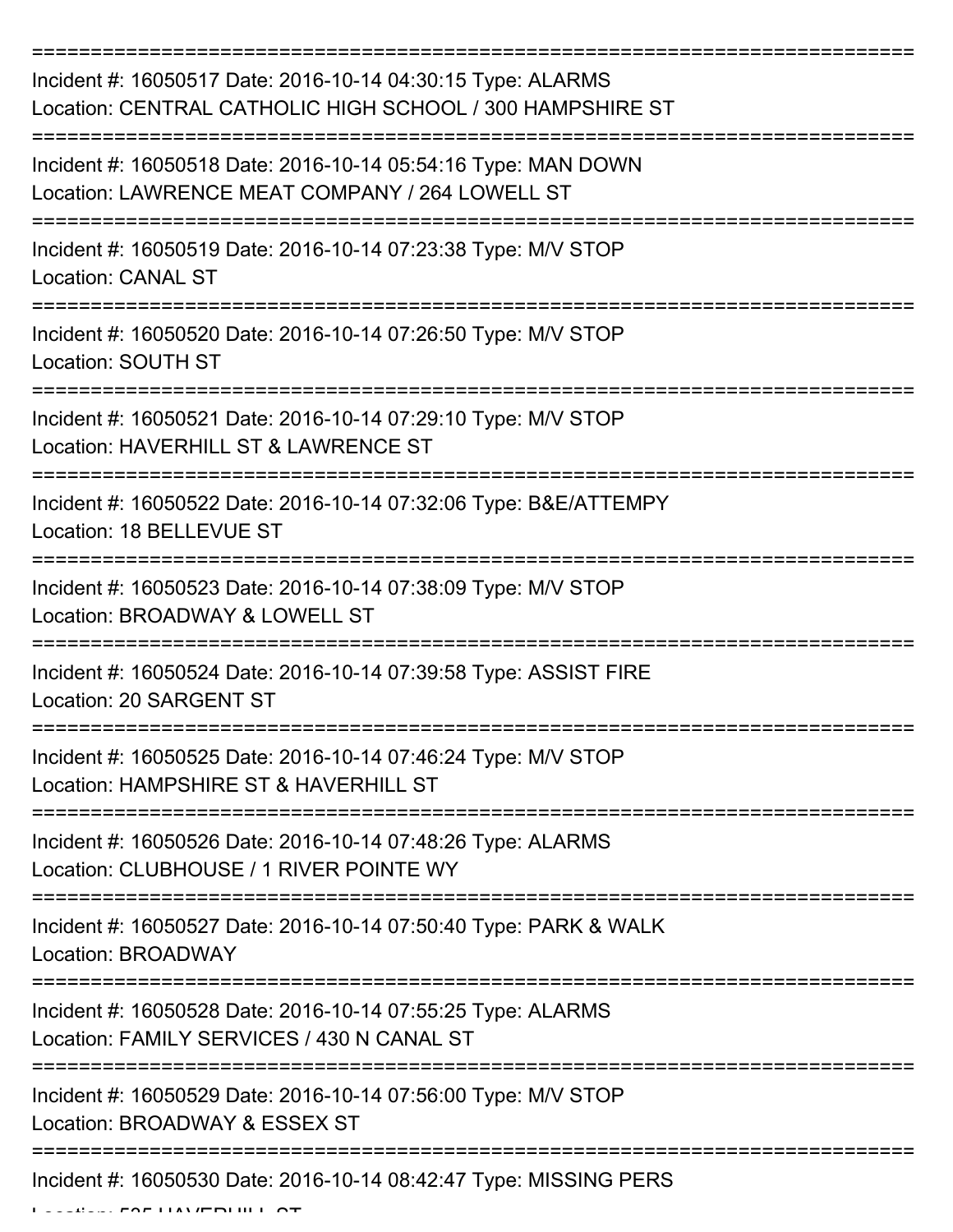| Incident #: 16050531 Date: 2016-10-14 08:59:12 Type: ALARM/BURG<br>Location: 31 WASHINGTON ST#APT 1         |
|-------------------------------------------------------------------------------------------------------------|
| Incident #: 16050532 Date: 2016-10-14 09:13:09 Type: PARK & WALK<br>Location: BRADFORD ST & BROADWAY        |
| Incident #: 16050534 Date: 2016-10-14 09:18:25 Type: STOL/MV/PAS<br>Location: 109 E HAVERHILL ST #1         |
| Incident #: 16050533 Date: 2016-10-14 09:21:44 Type: MEDIC SUPPORT<br>Location: 83 HANCOCK ST               |
| Incident #: 16050535 Date: 2016-10-14 09:33:30 Type: DISTURBANCE<br>Location: 393 CHESTNUT ST #138          |
| Incident #: 16050536 Date: 2016-10-14 09:48:55 Type: 209A/SERVE<br>Location: 196 JACKSON ST                 |
| Incident #: 16050537 Date: 2016-10-14 09:51:01 Type: 209A/SERVE<br>Location: 24 SPRINGFIELD ST              |
| Incident #: 16050538 Date: 2016-10-14 09:51:46 Type: 209A/SERVE<br>Location: 90 LOWELL ST                   |
| Incident #: 16050539 Date: 2016-10-14 10:08:41 Type: DISTURBANCE<br>Location: 78 AMHERST ST                 |
| Incident #: 16050540 Date: 2016-10-14 10:14:59 Type: GENERAL SERV<br>Location: LEAHY SCHOOL / 100 ERVING AV |
| Incident #: 16050541 Date: 2016-10-14 10:20:19 Type: M/V STOP<br>Location: BRADFORD ST & BROADWAY           |
| Incident #: 16050542 Date: 2016-10-14 10:21:19 Type: M/V STOP<br>Location: BRADFORD ST & BROADWAY           |
| Incident #: 16050543 Date: 2016-10-14 10:29:15 Type: SUS PERS/MV<br>Location: 2 ACTON ST                    |
| Incident #: 16050544 Date: 2016-10-14 10:40:45 Type: M/V STOP                                               |

Location: HAVEDHILL ST & WEST ST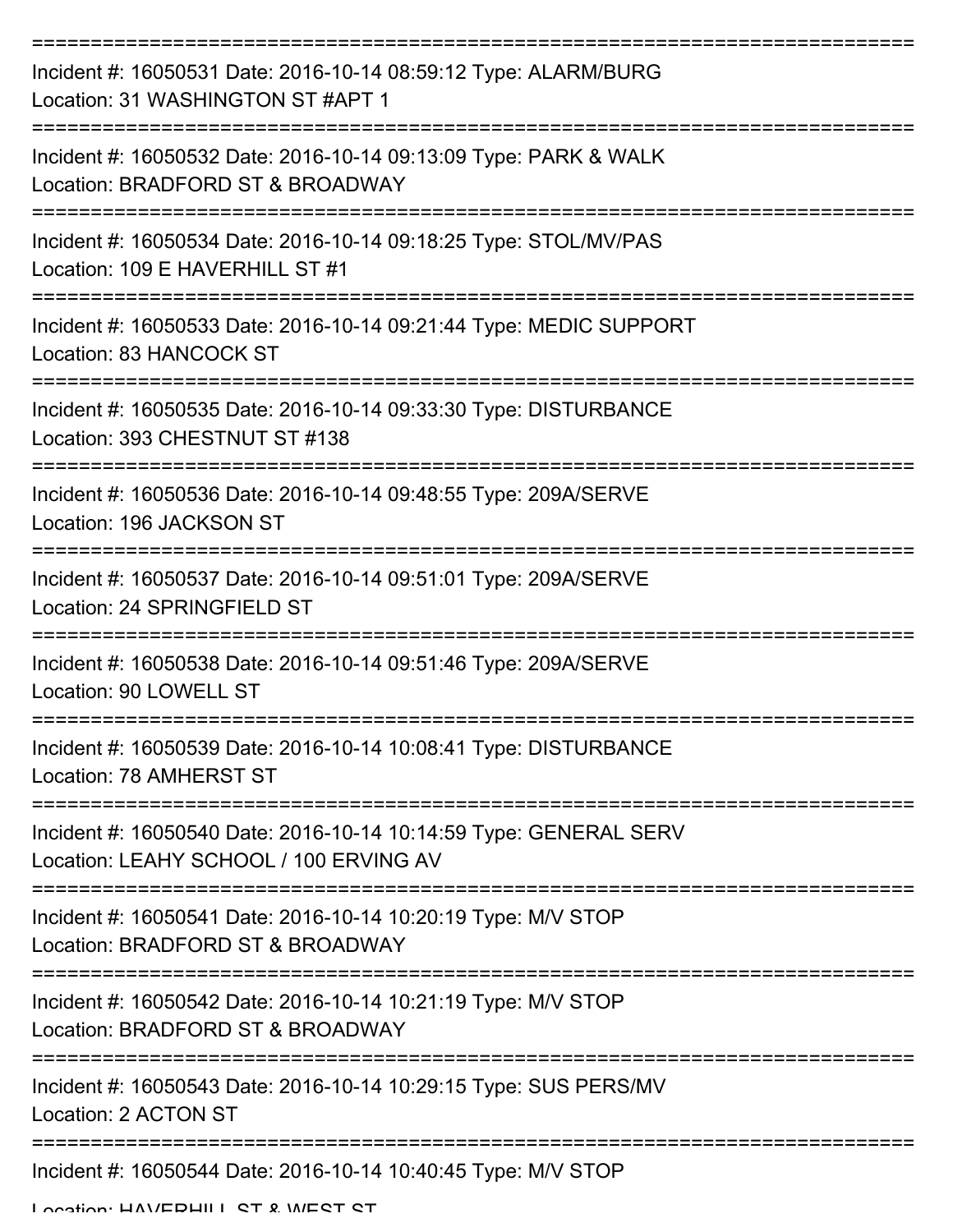| Incident #: 16050546 Date: 2016-10-14 10:43:49 Type: THREATS<br>Location: 245 BROADWAY FL 9                   |
|---------------------------------------------------------------------------------------------------------------|
| Incident #: 16050545 Date: 2016-10-14 10:44:04 Type: AUTO ACC/UNK PI<br>Location: DOLAN CT & MERRIMACK ST     |
| Incident #: 16050547 Date: 2016-10-14 10:48:30 Type: SUS PERS/MV<br><b>Location: WEST ST</b>                  |
| Incident #: 16050548 Date: 2016-10-14 10:50:14 Type: AUTO ACC/NO PI<br>Location: 500 MERRIMACK ST             |
| =================<br>Incident #: 16050549 Date: 2016-10-14 10:56:08 Type: MAL DAMAGE<br>Location: 134 WEST ST |
| Incident #: 16050550 Date: 2016-10-14 10:57:57 Type: MV/BLOCKING<br>Location: 400 HAMPSHIRE ST                |
| Incident #: 16050551 Date: 2016-10-14 11:14:15 Type: M/V STOP<br>Location: 500 MERRIMACK ST                   |
| Incident #: 16050552 Date: 2016-10-14 11:45:32 Type: ALARM/BURG<br>Location: 129 TRENTON ST                   |
| Incident #: 16050553 Date: 2016-10-14 11:54:42 Type: AUTO ACC/NO PI<br>Location: S UNION ST & WINTHROP AV     |
| Incident #: 16050554 Date: 2016-10-14 12:02:18 Type: COURT DOC SERVE<br>Location: ARCHER ST & WEST ST         |
| Incident #: 16050555 Date: 2016-10-14 12:03:06 Type: HIT & RUN M/V<br>Location: ALDER ST & LAWRENCE ST        |
| Incident #: 16050558 Date: 2016-10-14 12:07:39 Type: KIDNAP/PAST<br>Location: 41 WOODLAND ST                  |
| Incident #: 16050556 Date: 2016-10-14 12:07:49 Type: GENERAL SERV<br>Location: LAWRENCE ST & PARK ST          |
| Incident #: 16050557 Date: 2016-10-14 12:08:55 Type: DOMESTIC/PROG<br>Location: 310 JACKSON ST FL 2           |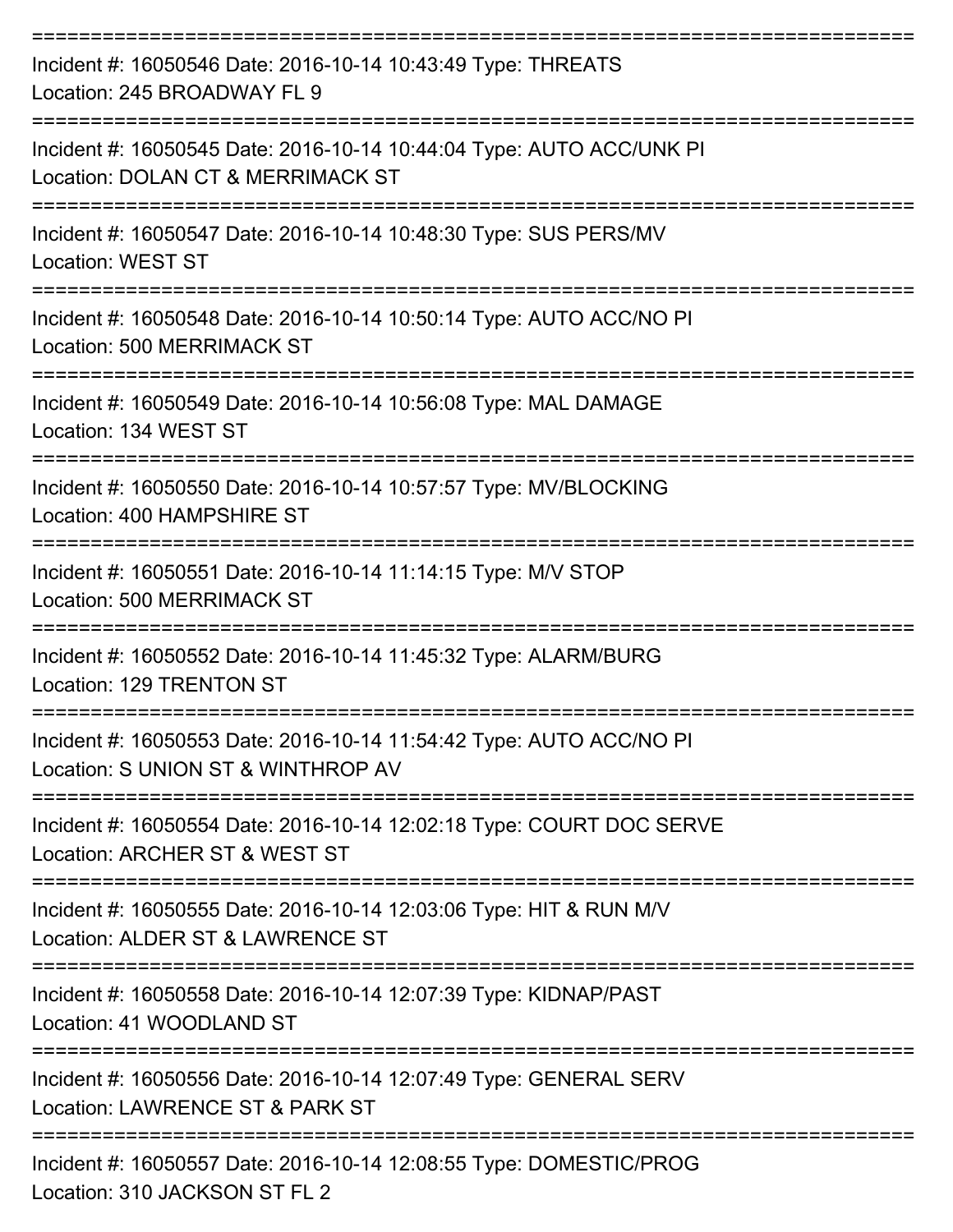| Incident #: 16050559 Date: 2016-10-14 12:11:51 Type: ALARM/BURG<br>Location: 463 LOWELL ST                                          |
|-------------------------------------------------------------------------------------------------------------------------------------|
| =================================<br>Incident #: 16050560 Date: 2016-10-14 12:18:04 Type: SUICIDE ATTEMPT<br>Location: 27 FARLEY ST |
| Incident #: 16050561 Date: 2016-10-14 12:21:03 Type: 209A/SERVE<br>Location: 34 BELLEVUE ST                                         |
| Incident #: 16050562 Date: 2016-10-14 12:25:07 Type: COURT DOC SERVE<br>Location: 4 ROYAL ST<br>----------------------------------- |
| Incident #: 16050563 Date: 2016-10-14 12:27:08 Type: GENERAL SERV<br>Location: 36 PARK ST                                           |
| Incident #: 16050564 Date: 2016-10-14 12:39:36 Type: SHOPLIFTING<br>Location: CVS PHARMACY / 205 S BROADWAY                         |
| :=================================<br>Incident #: 16050565 Date: 2016-10-14 12:40:52 Type: 209A/SERVE<br>Location: 5 KEMPTON CT     |
| Incident #: 16050566 Date: 2016-10-14 12:44:07 Type: MAL DAMAGE<br>Location: 23 BAILEY ST                                           |
| Incident #: 16050567 Date: 2016-10-14 12:45:44 Type: SUS PERS/MV<br>Location: LEONARD SCHOOL / 60 ALLEN ST                          |
| Incident #: 16050568 Date: 2016-10-14 12:58:47 Type: SUS PERS/MV<br>Location: 189 SANBORN ST                                        |
| Incident #: 16050569 Date: 2016-10-14 12:59:10 Type: MEDIC SUPPORT<br>Location: 8 WILMOT ST FL 1                                    |
| Incident #: 16050571 Date: 2016-10-14 13:20:04 Type: A&B PAST<br>Location: 163 UNION ST #2                                          |
| Incident #: 16050570 Date: 2016-10-14 13:20:24 Type: M/V STOP<br>Location: 0 BROADWAY                                               |
| Incident #: 16050572 Date: 2016-10-14 13:24:21 Type: COURT DOC SERVE<br>Location: 358 HAMPSHIRE ST                                  |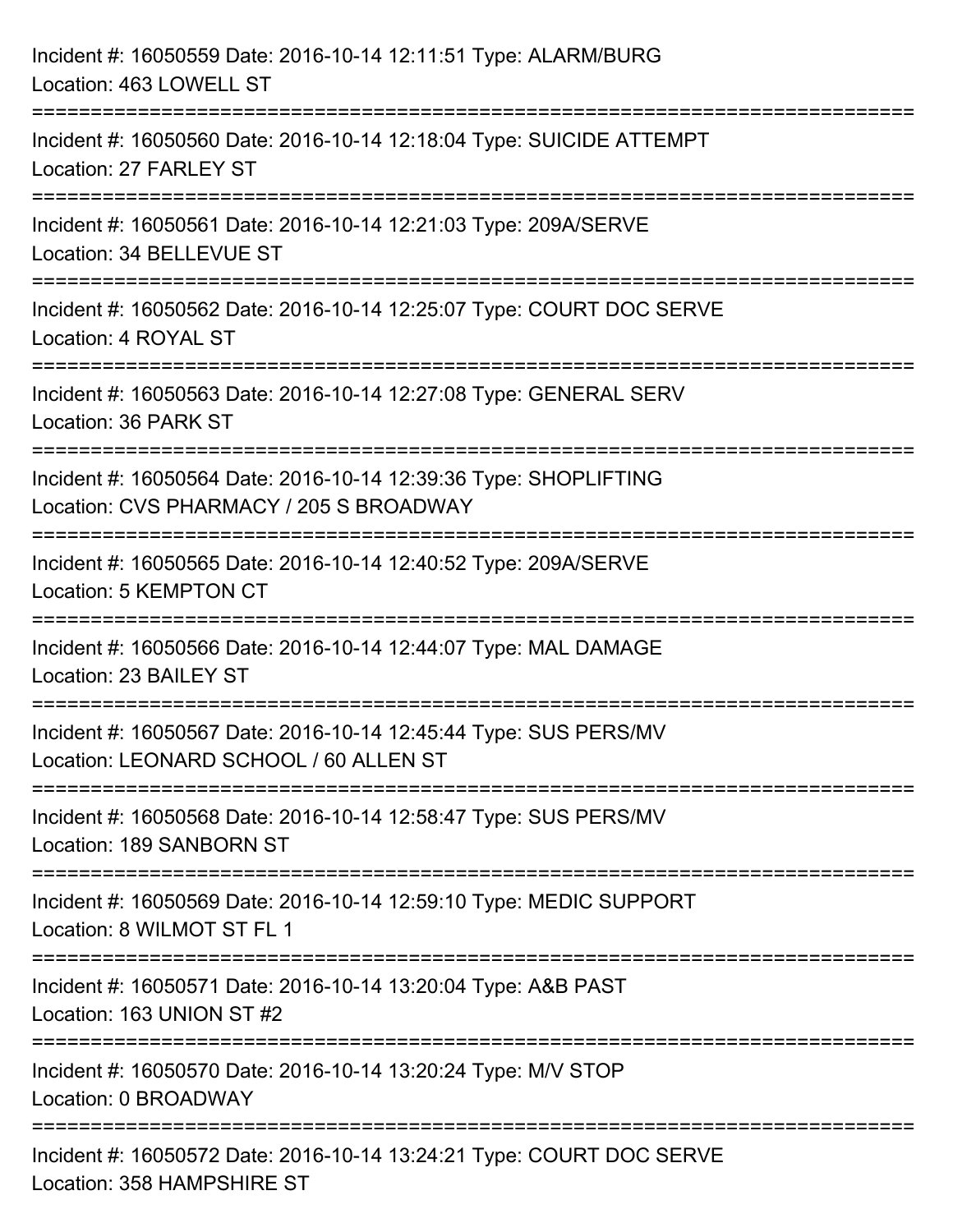| Incident #: 16050573 Date: 2016-10-14 13:34:10 Type: MV/BLOCKING<br>Location: 123 EMMETT ST                                    |
|--------------------------------------------------------------------------------------------------------------------------------|
| Incident #: 16050574 Date: 2016-10-14 13:39:05 Type: B&E/PAST<br>Location: 115 WOODLAND ST FL 1ST                              |
| Incident #: 16050575 Date: 2016-10-14 13:52:54 Type: M/V STOP<br>Location: GENERAL ST & UNION ST                               |
| Incident #: 16050576 Date: 2016-10-14 13:55:35 Type: LOST PROPERTY<br>Location: ESSEX ST & UNION ST<br>======================= |
| Incident #: 16050578 Date: 2016-10-14 13:56:21 Type: CK WELL BEING<br>Location: 40 PARK ST                                     |
| Incident #: 16050577 Date: 2016-10-14 13:56:43 Type: B&E/MV/PAST<br>Location: CENTRAL CATHOLIC HIGH SCHOOL / 300 HAMPSHIRE ST  |
| :================================<br>Incident #: 16050579 Date: 2016-10-14 14:02:05 Type: 209A/SERVE<br>Location: 98 WATER ST  |
| Incident #: 16050580 Date: 2016-10-14 14:13:21 Type: FIGHT<br>Location: LAWRENCE ST & OAK ST                                   |
| Incident #: 16050581 Date: 2016-10-14 14:19:32 Type: HARASSMENT<br>Location: 155 OLIVE AV                                      |
| Incident #: 16050582 Date: 2016-10-14 14:30:54 Type: DISTURBANCE<br>Location: MAPLE ST & SHORT ST                              |
| Incident #: 16050583 Date: 2016-10-14 14:34:22 Type: 209A/SERVE<br>Location: 24 BROMFIELD ST                                   |
| Incident #: 16050584 Date: 2016-10-14 14:41:58 Type: LARCENY/PAST<br>Location: 60 ISLAND ST                                    |
| Incident #: 16050586 Date: 2016-10-14 14:44:40 Type: LARCENY/PAST<br>Location: 520 BROADWAY #144                               |
| Incident #: 16050585 Date: 2016-10-14 14:44:53 Type: M/V STOP<br>Location: S BROADWAY                                          |

===========================================================================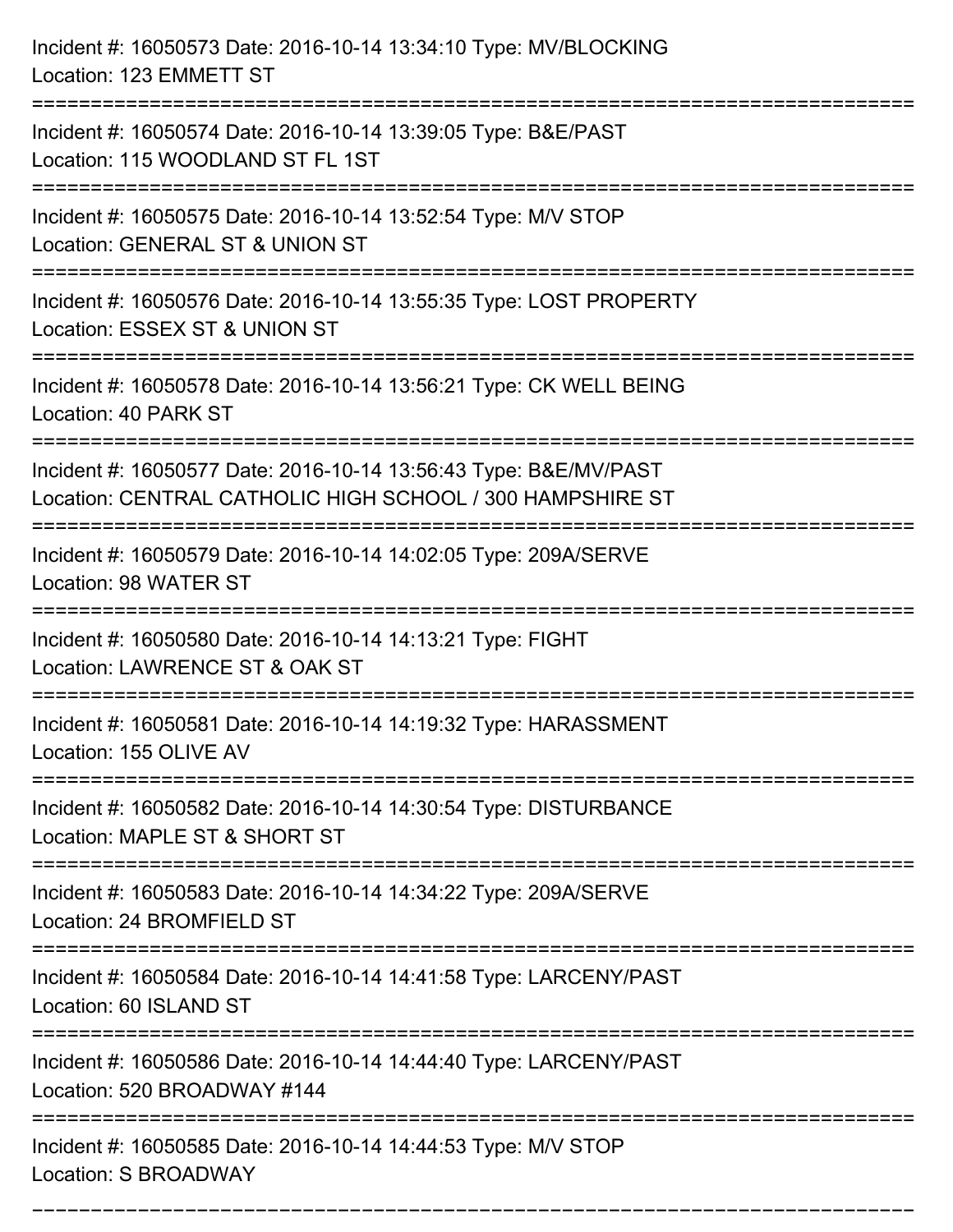| Incident #: 16050587 Date: 2016-10-14 14:49:42 Type: INVEST CONT<br>Location: 64 BENNINGTON ST                             |
|----------------------------------------------------------------------------------------------------------------------------|
| Incident #: 16050588 Date: 2016-10-14 14:52:40 Type: FIGHT<br>Location: N PARISH RD & OSGOOD ST                            |
| Incident #: 16050589 Date: 2016-10-14 14:57:25 Type: M/V STOP<br>Location: WINTHROP & ESSEX                                |
| Incident #: 16050590 Date: 2016-10-14 15:02:15 Type: FIGHT<br>Location: HAVERHILL ST & IRENE ST                            |
| Incident #: 16050591 Date: 2016-10-14 15:04:13 Type: LOST PROPERTY<br>Location: NORTH COMMON / null<br>:222222222222222222 |
| Incident #: 16050592 Date: 2016-10-14 15:16:29 Type: AUTO ACC/NO PI<br>Location: 91 AMES ST                                |
| Incident #: 16050593 Date: 2016-10-14 15:27:11 Type: INVEST CONT<br>Location: 77 EASTON ST                                 |
| Incident #: 16050594 Date: 2016-10-14 15:33:53 Type: AUTO ACC/NO PI<br>Location: PENTUCKET MEDICAL / 500 MERRIMACK ST      |
| Incident #: 16050595 Date: 2016-10-14 15:37:10 Type: M/V STOP<br><b>Location: N PARISH ROAD</b>                            |
| Incident #: 16050596 Date: 2016-10-14 15:39:24 Type: LOUD NOISE<br>Location: 2 INMAN ST                                    |
| Incident #: 16050597 Date: 2016-10-14 15:43:55 Type: MEDIC SUPPORT<br>Location: 24 N BOYLSTON ST                           |
| Incident #: 16050598 Date: 2016-10-14 15:52:15 Type: DISORDERLY<br>Location: AMESBURY ST & COMMON ST                       |
| Incident #: 16050599 Date: 2016-10-14 15:56:50 Type: B&E/PAST<br>Location: 119 WOODLAND ST FL 1ST                          |
| Incident #: 16050600 Date: 2016-10-14 15:57:18 Type: LARCENY/PAST<br>Location: 60 ISLAND ST                                |
|                                                                                                                            |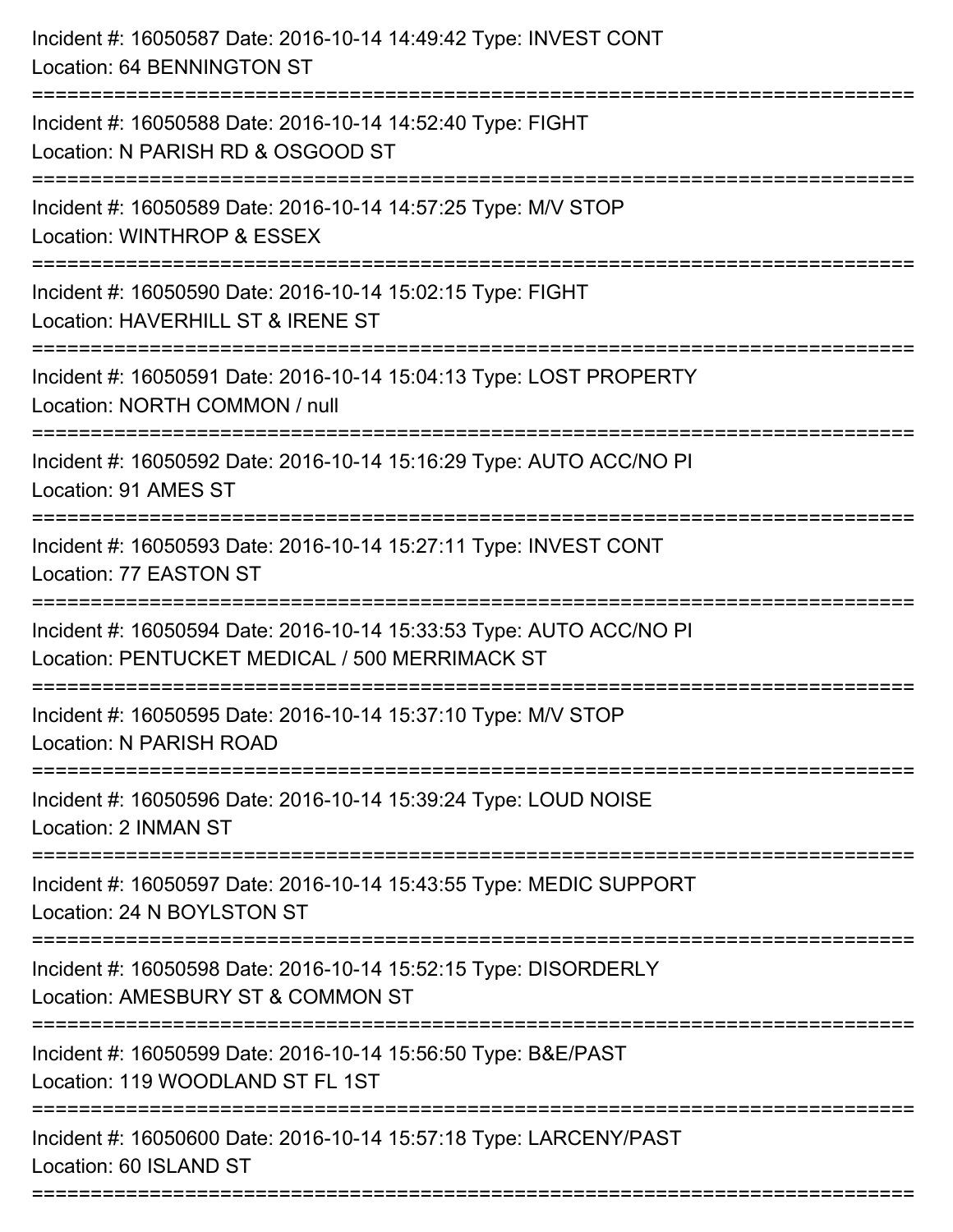Location: 20 DAISY ST

| Incident #: 16050601 Date: 2016-10-14 15:57:50 Type: LARCENY/PAST<br>Location: 520 BROADWAY #144          |
|-----------------------------------------------------------------------------------------------------------|
| Incident #: 16050603 Date: 2016-10-14 16:03:04 Type: FRAUD<br>Location: 30 INTERNATIONAL WY               |
| Incident #: 16050604 Date: 2016-10-14 16:07:44 Type: DRUG OVERDOSE<br>Location: ELM ST & JACKSON ST       |
| Incident #: 16050605 Date: 2016-10-14 16:08:51 Type: M/V STOP<br>Location: FARNHAM ST & PHILLIPS ST       |
| Incident #: 16050606 Date: 2016-10-14 16:10:46 Type: COURT DOC SERVE<br>Location: 106 WATER ST #2         |
| Incident #: 16050607 Date: 2016-10-14 16:11:28 Type: INVEST CONT<br>Location: 24 BROMFIELD ST             |
| Incident #: 16050608 Date: 2016-10-14 16:18:12 Type: SUS PERS/MV<br>Location: 14 GREEN ST                 |
| Incident #: 16050609 Date: 2016-10-14 16:32:37 Type: DRUG VIO<br>Location: 16 E PLEASANT ST               |
| Incident #: 16050610 Date: 2016-10-14 16:34:29 Type: M/V STOP<br>Location: 130 SPRINGFIELD ST             |
| Incident #: 16050611 Date: 2016-10-14 16:35:26 Type: DRUG VIO<br>Location: DEMOULAS MARKET / 700 ESSEX ST |
| Incident #: 16050612 Date: 2016-10-14 16:46:56 Type: FIGHT<br>Location: HAVERHILL ST & IRENE ST           |
| Incident #: 16050613 Date: 2016-10-14 16:53:28 Type: SUS PERS/MV<br>Location: 67 CRESCENT ST              |
| Incident #: 16050614 Date: 2016-10-14 16:57:17 Type: NEIGHBOR PROB<br>Location: 248 BROADWAY #11          |
|                                                                                                           |

Incident #: 16050615 Date: 2016 10 14 17:34:50 Type: AUTO ACC/NO PI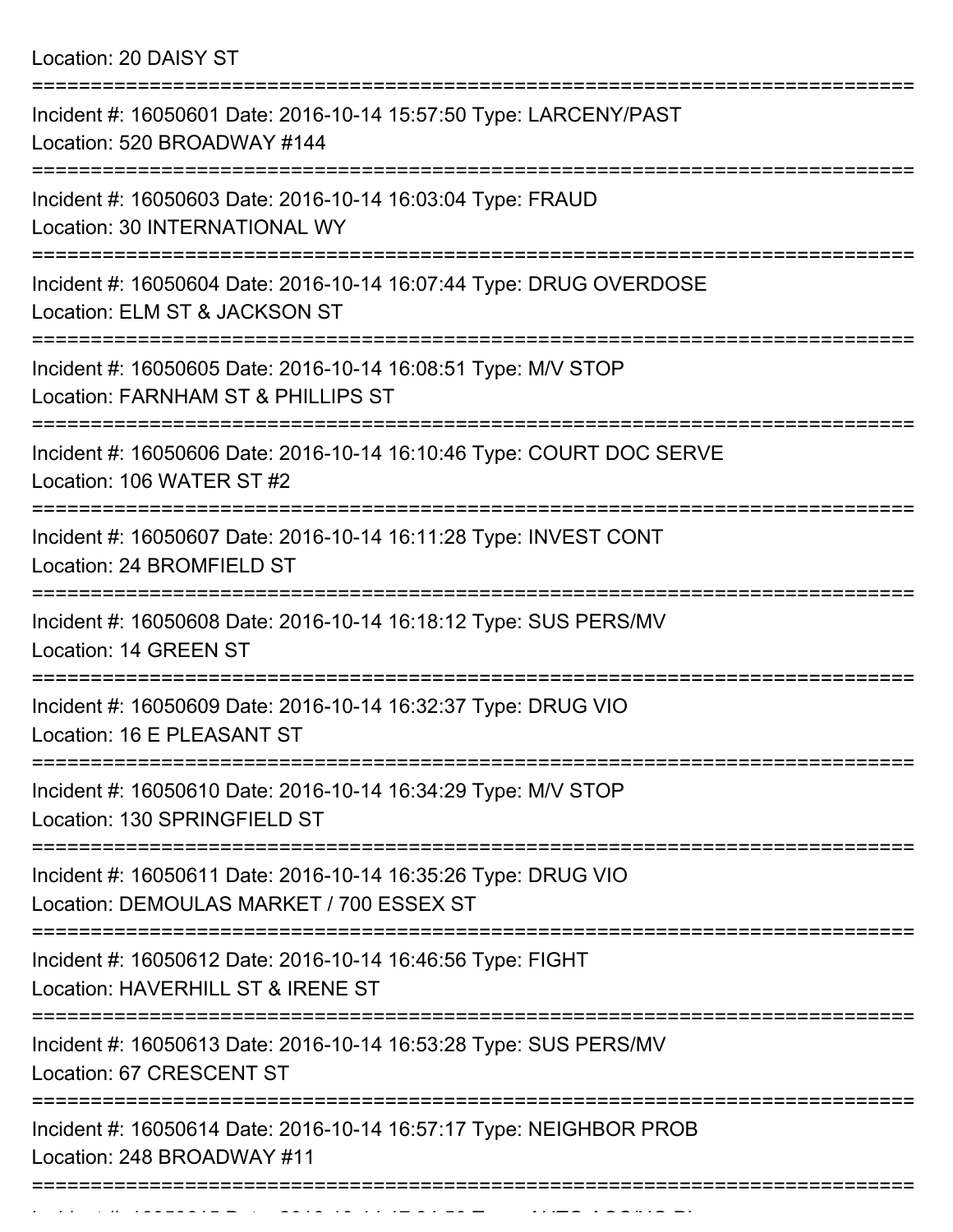Location: 103 PHILLIPS ST

| Incident #: 16050616 Date: 2016-10-14 17:36:59 Type: M/V STOP<br>Location: HAMPSHIRE ST & LOWELL ST<br>-------------------          |
|-------------------------------------------------------------------------------------------------------------------------------------|
| Incident #: 16050617 Date: 2016-10-14 17:40:16 Type: M/V STOP<br>Location: AMHERST ST & COPLEY ST                                   |
| Incident #: 16050618 Date: 2016-10-14 17:47:27 Type: M/V STOP<br>Location: ERVING AV & SHORT ST                                     |
| Incident #: 16050619 Date: 2016-10-14 17:48:30 Type: UNKNOWN PROB<br>Location: 28 WARWICK ST FL 2<br>--------------<br>------------ |
| Incident #: 16050620 Date: 2016-10-14 17:51:34 Type: M/V STOP<br>Location: FRANKLIN ST & LOWELL ST                                  |
| Incident #: 16050621 Date: 2016-10-14 17:54:00 Type: NOISE ORD<br>Location: 69 PARKER ST                                            |
| ===================<br>Incident #: 16050622 Date: 2016-10-14 18:02:00 Type: M/V STOP<br>Location: BROADWAY & CONCORD ST             |
| Incident #: 16050628 Date: 2016-10-14 18:02:26 Type: M/V STOP<br>Location: HAVERHILL ST & WEST ST                                   |
| Incident #: 16050623 Date: 2016-10-14 18:07:19 Type: M/V STOP<br>Location: BROADWAY & LOWELL ST                                     |
| Incident #: 16050624 Date: 2016-10-14 18:10:00 Type: M/V STOP<br>Location: FRANKLIN ST & LOWELL ST                                  |
| Incident #: 16050625 Date: 2016-10-14 18:10:03 Type: MV/BLOCKING<br>Location: 381 HAMPSHIRE ST                                      |
| Incident #: 16050626 Date: 2016-10-14 18:12:45 Type: UNWANTEDGUEST<br>Location: 30 MAY ST #D                                        |
| Incident #: 16050627 Date: 2016-10-14 18:13:31 Type: M/V STOP<br>Location: BROADWAY & LOWELL ST                                     |
|                                                                                                                                     |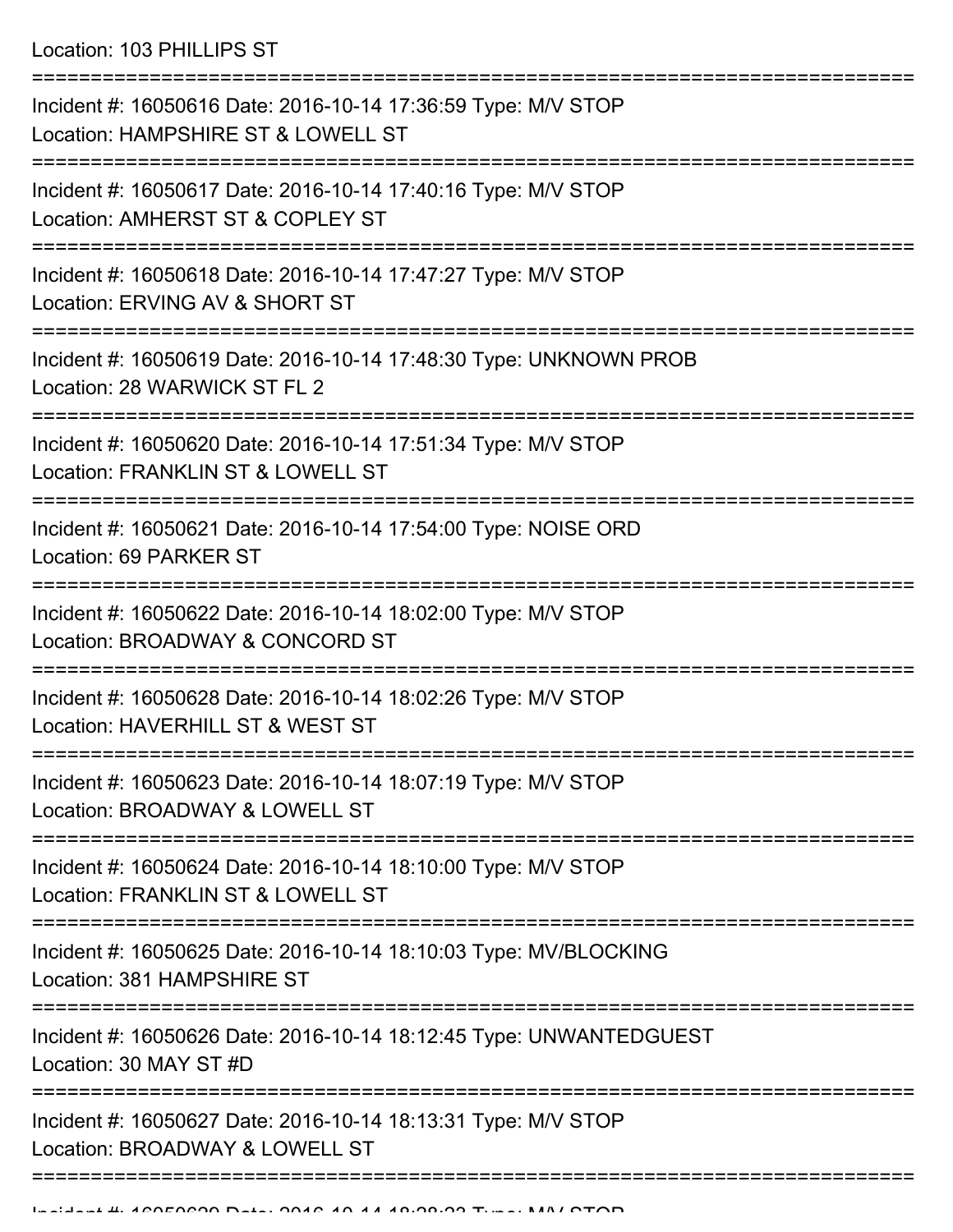| Location: BEDFORD ST & MARGIN ST                                                                                                    |
|-------------------------------------------------------------------------------------------------------------------------------------|
| Incident #: 16050630 Date: 2016-10-14 18:33:57 Type: M/V STOP<br>Location: FRANKLIN ST & LOWELL ST<br>===========================   |
| Incident #: 16050631 Date: 2016-10-14 18:50:34 Type: SPECIAL CHECK<br>Location: 18 HIGH ST                                          |
| Incident #: 16050632 Date: 2016-10-14 19:19:34 Type: FIRE/MV<br>Location: FITZ ST & EUTAW                                           |
| :==================================<br>Incident #: 16050633 Date: 2016-10-14 19:22:29 Type: FRAUD<br>Location: 141 EASTON ST        |
| Incident #: 16050634 Date: 2016-10-14 19:32:56 Type: M/V STOP<br>Location: CANAL ST & LAWRENCE ST                                   |
| ===================<br>Incident #: 16050635 Date: 2016-10-14 19:55:12 Type: NOTIFICATION<br>Location: 50 ODILE CT                   |
| Incident #: 16050636 Date: 2016-10-14 19:57:00 Type: ALARM/BURG<br>Location: 78 STATE ST                                            |
| Incident #: 16050637 Date: 2016-10-14 20:01:23 Type: 209A/SERVE<br>Location: 210 MERRIMACK ST                                       |
| ==============================<br>Incident #: 16050638 Date: 2016-10-14 20:02:20 Type: SUS PERS/MV<br>Location: 243 S BROADWAY #G03 |
| Incident #: 16050639 Date: 2016-10-14 20:07:09 Type: ALARM/BURG<br>Location: 100 GLENN ST                                           |
| -----------------------<br>Incident #: 16050640 Date: 2016-10-14 20:15:49 Type: SUS PERS/MV<br>Location: 82 BENNINGTON ST           |
| Incident #: 16050641 Date: 2016-10-14 20:49:32 Type: M/V STOP<br>Location: 257 ESSEX ST                                             |
| Incident #: 16050642 Date: 2016-10-14 21:16:11 Type: SUS PERS/MV<br>Location: 202 S UNION ST                                        |
| Incident #: 16050643 Date: 2016-10-14 21:28:03 Type: M/V STOP                                                                       |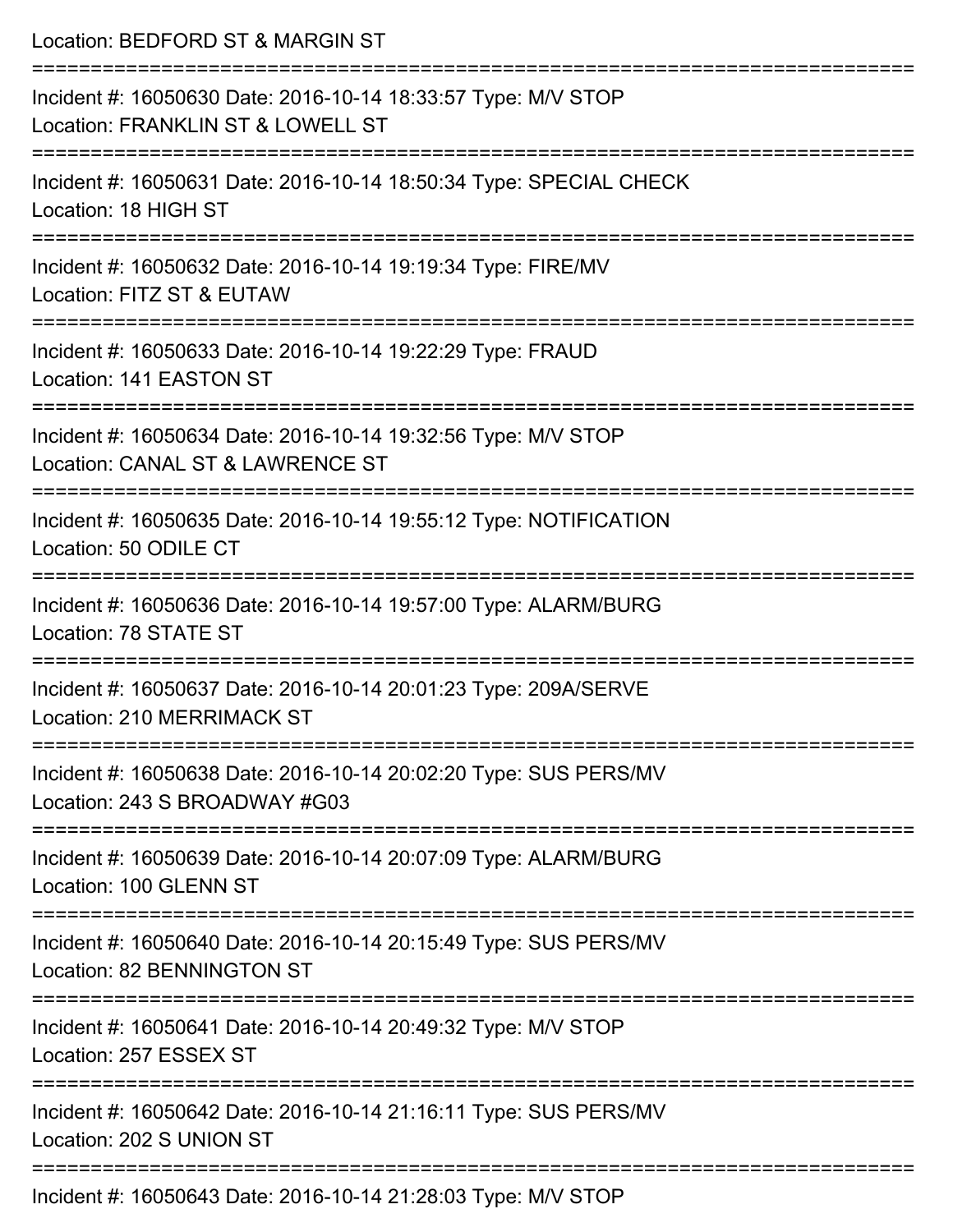| Incident #: 16050644 Date: 2016-10-14 21:40:47 Type: M/V STOP<br>Location: MARKET & PARKER                   |
|--------------------------------------------------------------------------------------------------------------|
| Incident #: 16050645 Date: 2016-10-14 21:41:07 Type: AUTO ACC/NO PI<br>Location: SEVEN ELEVEN / 370 BROADWAY |
| Incident #: 16050646 Date: 2016-10-14 21:50:11 Type: M/V STOP<br>Location: 194 BROADWAY                      |
| Incident #: 16050647 Date: 2016-10-14 22:04:16 Type: SUS PERS/MV<br>Location: 280 WARREN ST                  |
| Incident #: 16050648 Date: 2016-10-14 22:06:56 Type: HIT & RUN M/V<br>Location: S BROADWAY                   |
| Incident #: 16050649 Date: 2016-10-14 22:10:03 Type: MEDIC SUPPORT<br>Location: 90 E HAVERHILL ST FL 1       |
| Incident #: 16050650 Date: 2016-10-14 22:23:52 Type: NOISE ORD<br>Location: 4 INMAN ST #27                   |
| Incident #: 16050651 Date: 2016-10-14 22:32:13 Type: AUTO ACC/NO PI<br>Location: BRUCE ST & CORNISH ST       |
| Incident #: 16050652 Date: 2016-10-14 22:59:12 Type: AUTO ACC/UNK PI<br>Location: BARNARD RD & MT VERNON ST  |
| Incident #: 16050653 Date: 2016-10-14 22:59:19 Type: ALARM/BURG<br>Location: 250 S BROADWAY                  |
| Incident #: 16050654 Date: 2016-10-14 23:10:36 Type: NOISE ORD<br>Location: 350 HAVERHILL ST                 |
| Incident #: 16050655 Date: 2016-10-14 23:13:17 Type: AUTO ACC/NO PI<br>Location: ANDOVER ST & NEWTON ST      |
| Incident #: 16050656 Date: 2016-10-14 23:25:39 Type: NOISE ORD<br>Location: 21 E HAVERHILL ST                |
| Incident #: 16050657 Date: 2016-10-14 23:27:58 Type: NOISE ORD                                               |